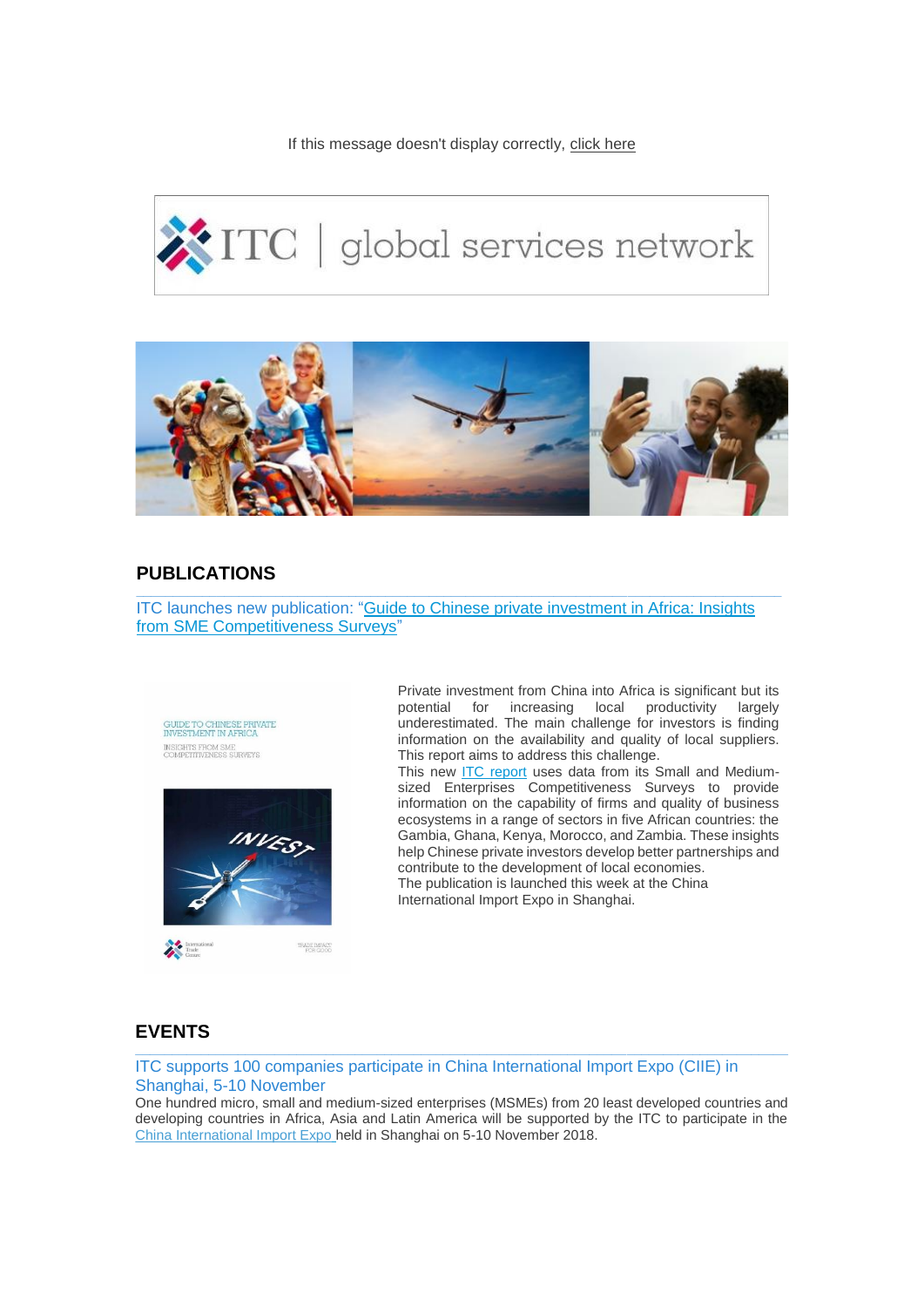Within these 100 companies, 20 companies in tourism, education, ICT and business services sectors are supported by **ITC's Trade in Services**, funded by the Ministry of Commerce of China. Firms will present their service offers, meet potential clients and business partners and participate in the B2B meetings facilitated by ITC in cooperation with the Shanghai Municipal Commission of Commerce. Check out the SME's service catalogue [here.](http://eye.maillink.intracen.org/c?p=xBDQgejQouPQtDZFZtCMO1g6RHwS0IDEENDB0MVs0NDQl_1E0M_QvtCH0MvQndC_dkVZ2atodHRwOi8vd3d3LmludHJhY2VuLm9yZy91cGxvYWRlZEZpbGVzL2ludHJhY2Vub3JnL0NvbnRlbnQvRXhwb3J0ZXJzL1NlY3RvcnMvU2VydmljZV9leHBvcnRzL1RyYWRlX2luX3NlcnZpY2VzL0NJSUUlMjBDYXRhbG9ndWUlMjAtJTIwVHJhZGUlMjBpbiUyMFNlcnZpY2VzXzE2MTAyMDE4X3dlYi5wZGa4NWE3MDNlNDdiODViNTM2YTlmNGJmNjA4xBBHInBd0J_QpEcu0Lok0NM8IdDT7tCOuWV5ZS5tYWlsbGluay5pbnRyYWNlbi5vcmfEFNDb0MbQg9Ch0IIa0LFlaPd5DNDXaFZjGdCJIl8)



## **BUSINESS NEWS**

### EasyJet explores adopting electric planes by 2030

[EasyJet,](http://eye.maillink.intracen.org/c?p=xBDQgejQouPQtDZFZtCMO1g6RHwS0IDEEBbp4VTQvdCERVPQsdCqEdDf0NV30I0k2U5odHRwczovL2VkaXRpb24uY25uLmNvbS90cmF2ZWwvYXJ0aWNsZS9lbGVjdHJpYy1lYXN5amV0LXBsYW5lcy1pbnRsL2luZGV4Lmh0bWy4NWE3MDNlNDdiODViNTM2YTlmNGJmNjA4xBBHInBd0J_QpEcu0Lok0NM8IdDT7tCOuWV5ZS5tYWlsbGluay5pbnRyYWNlbi5vcmfEFNDb0MbQg9Ch0IIa0LFlaPd5DNDXaFZjGdCJIl8) the British-based budget airline, is planning to develop a fleet of battery-propelled planes for flights of less than 2 hours by 2030, in partnership with the US-based manufacturer Wright Electric. The new airliner model will significantly reduce carbon emissions and noise. Routes under consideration might include flights between London to Amsterdam.

\_\_\_\_\_\_\_\_\_\_\_\_\_\_\_\_\_\_\_\_\_\_\_\_\_\_\_\_\_\_\_\_\_\_\_\_\_\_\_\_\_\_\_\_\_\_\_\_\_\_\_\_\_\_\_\_\_\_\_\_\_\_\_\_\_\_\_\_\_\_\_\_\_\_\_\_\_\_\_\_\_\_\_\_\_\_\_\_

**\_\_\_\_\_\_\_\_\_\_\_\_\_\_\_\_\_\_\_\_\_\_\_\_\_\_\_\_\_\_\_\_\_\_\_\_\_\_\_\_\_\_\_\_\_\_\_\_\_\_\_\_\_\_\_\_\_\_\_\_\_\_\_\_\_\_\_\_\_\_\_\_\_\_\_\_\_\_\_\_\_\_\_\_\_\_\_\_**

### JR Osaka Train Station tests AI service robots to help tourists

JR Osaka Station in Japan tested [AI robots](http://eye.maillink.intracen.org/c?p=xBDQgejQouPQtDZFZtCMO1g6RHwS0IDEEHHQkmDQrABmQ_rQgtDU7FHQxHjQz9C-2WhodHRwczovL3d3dy50cmF2ZWxwdWxzZS5jb20vbmV3cy90cmF2ZWwtdGVjaG5vbG9neS9qYXBhbmVzZS10cmFpbi1zdGF0aW9ucy10ZXN0LXRyYXZlbC1ndWlkZS1yb2JvdHMuaHRtbLg1YTcwM2U0N2I4NWI1MzZhOWY0YmY2MDjEEEcicF3Qn9CkRy7QuiTQ0zwh0NPu0I65ZXllLm1haWxsaW5rLmludHJhY2VuLm9yZ8QU0NvQxtCD0KHQghrQsWVo93kM0NdoVmMZ0IkiXw) with knowledge on tourist destinations and train schedules on 2-4 October. The bilingual robots (English and Japanese) communicated with tourists both aloud and through scripts displayed on the screen. After studying the results, West Japan Railway Co. (JR West) may put more AI devices in train stations around Japan, following KLM and Kiwi.com, which have already tested AI technologies in their customer service operations.

### \_\_\_\_\_\_\_\_\_\_\_\_\_\_\_\_\_\_\_\_\_\_\_\_\_\_\_\_\_\_\_\_\_\_\_\_\_\_\_\_\_\_\_\_\_\_\_\_\_\_\_\_\_\_\_\_\_\_\_\_\_\_\_\_\_\_\_\_\_\_\_\_\_\_\_\_\_\_\_\_\_\_\_\_\_\_\_\_ Alipay partners up with HMSHost to provide mobile payment in North American airports

[Alipay,](http://eye.maillink.intracen.org/c?p=xBDQgejQouPQtDZFZtCMO1g6RHwS0IDEEBjQztCadBZSR9C00KBuKdC6LdCu0K_QyNlUaHR0cHM6Ly93d3cudHJhdmVscHVsc2UuY29tL25ld3MvdHJhdmVsLXRlY2hub2xvZ3kvYWxpcGF5LXBhcnRuZXJzLXdpdGgtaG1zaG9zdC5odG1suDVhNzAzZTQ3Yjg1YjUzNmE5ZjRiZjYwOMQQRyJwXdCf0KRHLtC6JNDTPCHQ0-7QjrlleWUubWFpbGxpbmsuaW50cmFjZW4ub3JnxBTQ29DG0IPQodCCGtCxZWj3eQzQ12hWYxnQiSJf) the digital payment platform, announced its partnership with HMSHost, American highway and airport food-service company. Under this partnership, Chinese travellers visiting the US and Canada will be able to make mobile payments using the Alipay app at HMSHost-operated restaurants in most major airports across North America.

### Singapore Airlines relaunches the longest commercial-airline route

[Singapore Airlines](http://eye.maillink.intracen.org/c?p=xBDQgejQouPQtDZFZtCMO1g6RHwS0IDEEEcweCJs-ErQ1tCr0JT40JwESnX92WNodHRwczovL3d3dy5lY29ub21pc3QuY29tL2d1bGxpdmVyLzIwMTgvMTAvMTEvc2luZ2Fwb3JlLWFpcmxpbmVzLWxhdW5jaGVzLXRoZS13b3JsZHMtbG9uZ2VzdC1mbGlnaHS4NWE3MDNlNDdiODViNTM2YTlmNGJmNjA4xBBHInBd0J_QpEcu0Lok0NM8IdDT7tCOuWV5ZS5tYWlsbGluay5pbnRyYWNlbi5vcmfEFNDb0MbQg9Ch0IIa0LFlaPd5DNDXaFZjGdCJIl8) operates the longest commercial-airline route in the world, which extends between Singapore and Newark International Airport, in New Jersey, US. This flight has been relaunched on 14 October. It covers 10,400 miles and takes 18 hours and 45 minutes, surpassing by an hour the previous longest flight between Auckland and Doha on Qatar Airways.

\_\_\_\_\_\_\_\_\_\_\_\_\_\_\_\_\_\_\_\_\_\_\_\_\_\_\_\_\_\_\_\_\_\_\_\_\_\_\_\_\_\_\_\_\_\_\_\_\_\_\_\_\_\_\_\_\_\_\_\_\_\_\_\_\_\_\_\_\_\_\_\_\_\_\_\_\_\_\_\_\_\_\_\_\_\_\_\_

 $\_$  ,  $\_$  ,  $\_$  ,  $\_$  ,  $\_$  ,  $\_$  ,  $\_$  ,  $\_$  ,  $\_$  ,  $\_$  ,  $\_$  ,  $\_$  ,  $\_$  ,  $\_$  ,  $\_$  ,  $\_$  ,  $\_$  ,  $\_$  ,  $\_$  ,  $\_$ 

# **REGULATORY NEWS**